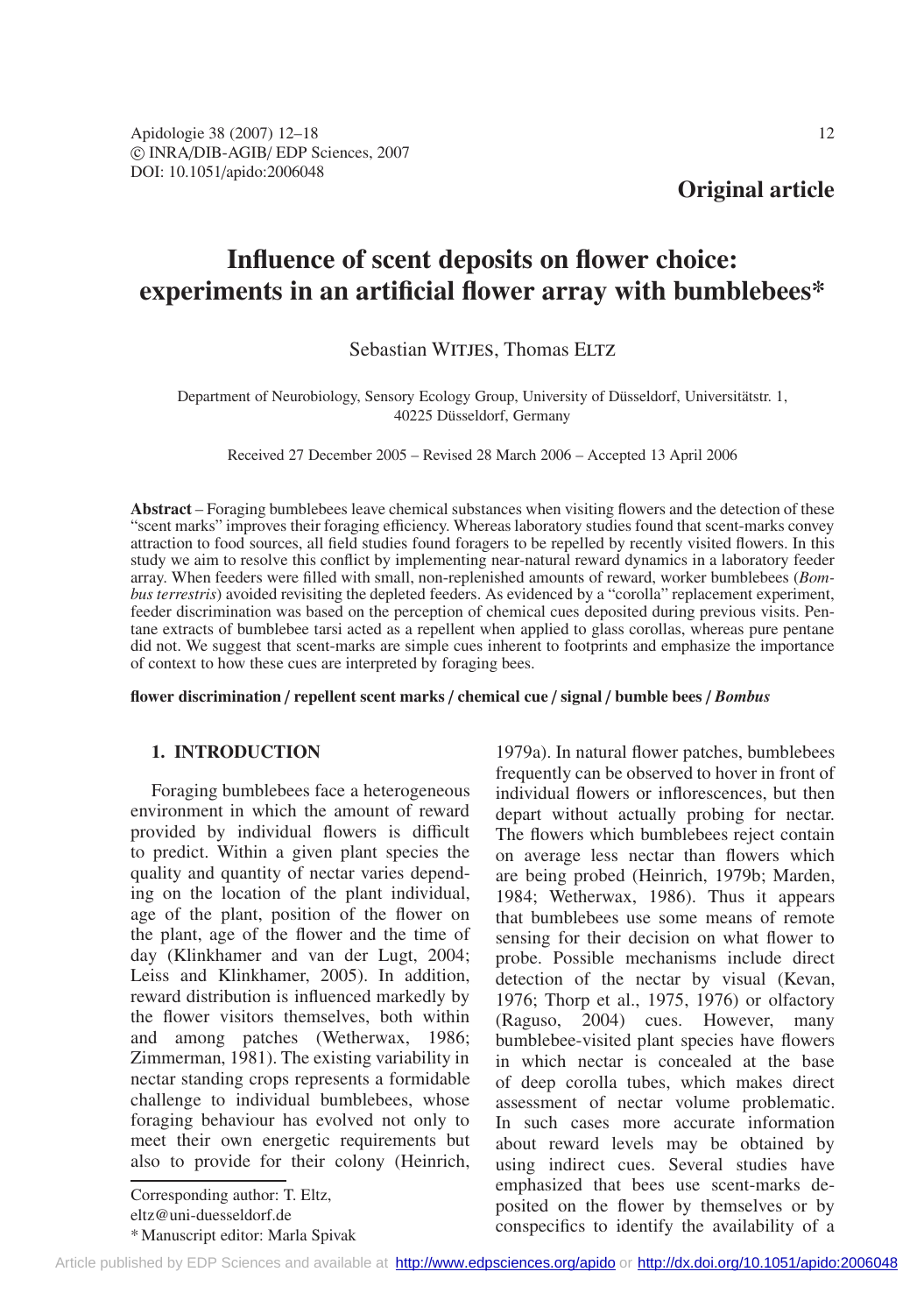reward. With variable stringency such effects have been demonstrated in honeybees (Giurfa, 1993; Giurfa and Nuñez, 1992), bumblebees (Cameron, 1981; Goulson et al., 1998, 2000; Schmitt et al., 1991), stingless bees (Hrncir et al., 2004; Jarau et al., 2004; Schmidt et al., 2005), and solitary bees (Gawleta et al., 2005; Gilbert et al., 2001; Goulson et al., 2001). By interpreting such scent-marks bees are able to reduce the time required to search for a reward and thus increase their overall foraging efficiency (Giurfa, 1993; Schmitt and Bertsch, 1990; Stout et al., 1998).

In bumblebees the glandular origin of the deposited substances is unclear, and it is an open question whether scent-marking is an active process. Insects are known to leave lipid footprints wherever they walk, and those footprints may be used as cues by subsequent visitors (Federle et al., 2002; Schmidt et al., 2005). Several studies have investigated bumblebee scent-marks and their effect on foraging efficiency. There is one striking difference concerning the results of these experiments. In field experiments foragers have always been found to be repelled by recently visited (scent-marked) flowers (Goulson et al., 1998, 2000; Stout et al., 1998; Gawleta et al., 2005), whereas in laboratory experiments an attractant effect has been found (Cameron, 1981; Schmitt and Bertsch, 1990; Schmitt et al., 1991). The present study aims to resolve this conflict. In accordance with an argument made by Goulson et al. (2000), we hypothesize that the origin of the discrepancy is based on unnatural reward conditions in the laboratory studies. Under most natural conditions flowers contain only minimal amounts of nectar, which are easily extracted by foragers during a single visit. Since nectar secretion rates are low in nature (Stout and Goulson, 2001), a fresh scent-mark of another bee spells "empty". Thus, in the natural context, bees learn to avoid recently visited (scent-marked) flowers. In contrast, when rewarding feeders were presented in laboratory experiments, they carried a continuous reward or were immediately replenished (Cameron, 1981; Schmitt and Bertsch, 1990; Schmitt et al., 1991). In this context foragers were encouraged to detect and revisit scent-marked feeders, while at the same time neglecting unmarked feeders. While these results confirmed traditional views of "attractant scentmarks" in social bees, they were derived from an unnatural situation. In the present laboratory study we modelled the reward dynamics much more closely to the natural situation, with feeders carrying only tiny amounts of nectar that, once exploited, were not replenished during an individual foraging bout. We hypothesized that foragers would now avoid recently visited flowers and that this discrimination enhances their foraging efficiency. Furthermore, we tested whether flower discrimination does indeed depend on recognition of deposited substances, and whether the discrimination ability increases with growing experience.

#### **2. MATERIALS AND METHODS**

Colonies of *Bombus terrestris* (Koppert Biological Systems) were fed with sugar-water in permanently rewarding feeders (carrying yellow glass corollas identical to those of the test flowers described below) in a feeding box connected to the main nest box. Individual foragers were marked and later introduced into a test cage measuring  $60 \times 65 \times 85$  cm and covered with mosquito mesh. One end of the cage was fitted with a disk made of grey PVC (diameter 60 cm) which could be rotated around its central axis and had fittings for up to 21 artificial flowers, spaced more or less uniformly over the entire disk area. The corolla of an individual feeder (Fig. 1) was a tube of yellow quartzglass 4 cm in length and 2.1 cm in diameter. It sat on a short Plexiglas cylinder in which a 1.5 mm bore had been drilled for the sugar-water reward. At the rear end of the cylinder the bore widened to 3 mm. Before each trial the narrow front ends of the bores were filled with 2  $\mu$ L of a 50% sugar-water reward. The rear ends, being well out of the reach of the bees' proboscises, received another droplet of the same solution. This was supposed to maintain unaltered odour and humidity even after the sugar-water reward had been collected by the foraging bumblebee. After a bumblebee had been introduced into the test arena its behaviour was recorded with the help of the software clbehave (Compulights GmbH, Mönchengladbach). We logged the sequence of the approached (numbered) feeders and registered whether an approached feeder was *visited*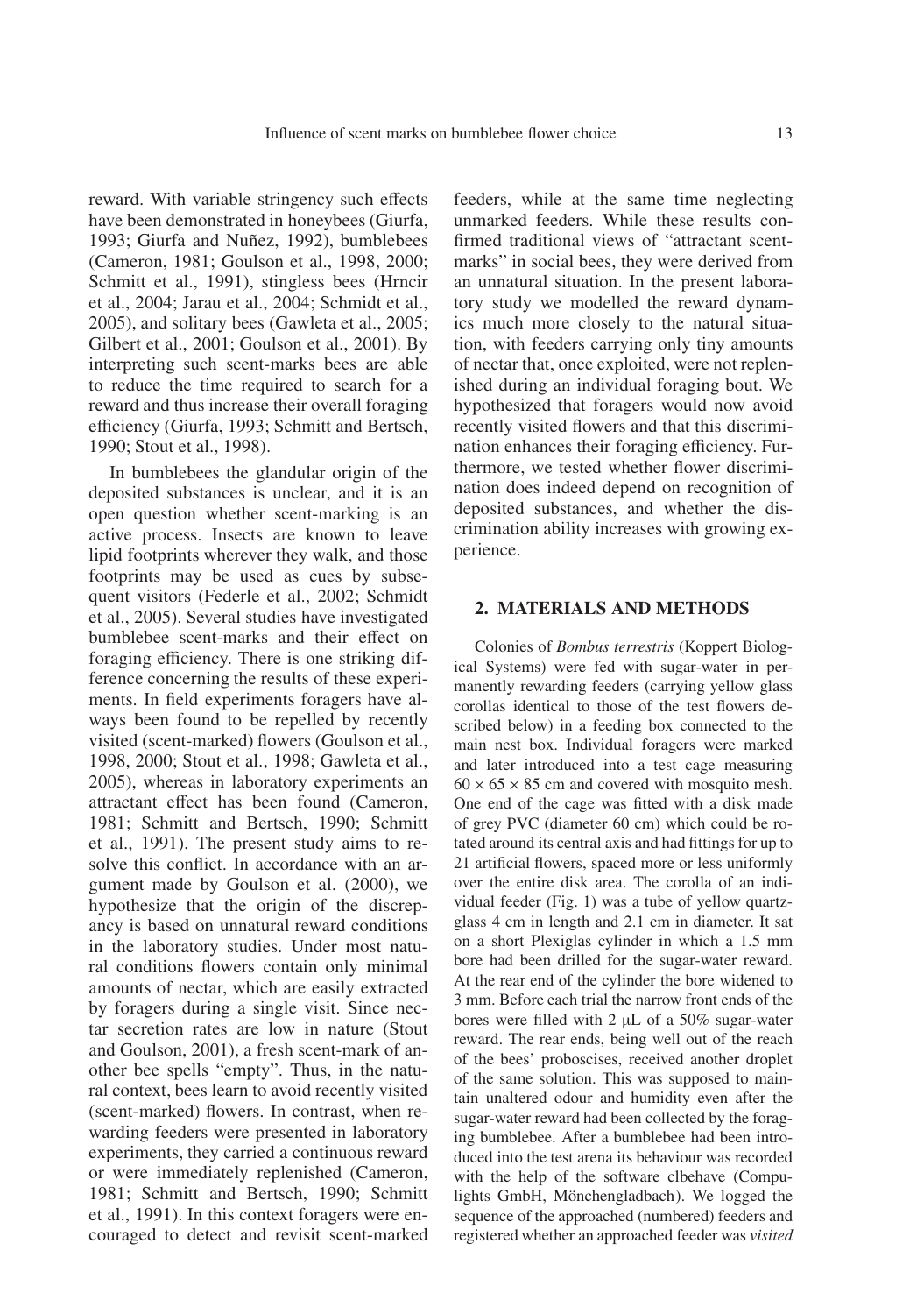

Figure 1. Schematic view of an artificial flower with detachable quartz-glass corolla (1) sitting on a Plexiglas cylinder (2) with a small bore drilled in the front end to receive 2 µL of sugar water reward (3) as well as a larger rear-end bore to receive an additional droplet of sugar water (4), which could not be reached by foraging bumblebees.

or *rejected*. A feeder was defined as being *visited* if a bee crawled completely into the glass corolla, assuming a position that would allow probing (the proboscis extension could not be directly observed from the outside). *Rejection* included all approaches that were not followed by landing or, if a landing took place, it was brief and not followed by in-depth inspection of the flower. During data analysis we were able to establish whether a given visit was actually rewarded or not, depending on whether it was the first visit to that feeder during a particular trial.

## **2.1. Experiment 1**

We tested whether foragers avoided feeders recently depleted by themselves in order to increase their foraging efficiency, and whether this ability improved with growing experience. Bumblebees foraged on a disk fitted with 21 artificial flowers. Up to 70 approaches were recorded per individual trial and each individual completed four consecutive trials. Following each feeder visit the disk was rotated to exclude the possibility that bees memorized the position of visited feeders. After each trial the bumblebees were released into the colony to deliver the collected sugar-water. The glass corollas were rinsed in acetone, the Plexiglas tubes swabbed with hexane. To analyse the efficiency of exploitation we plotted the number of visits required to receive a given number of rewards (Fig. 2) and compared the observed performance to the performance expected by chance, e.g. in the case that every corolla was selected by random choice. We used the sign-test (STATISTICA 6.0) to test for differences between the observed number of visits necessary to receive



**Figure 2.** Foraging efficiency of worker bumblebees in a rotating feeder array. The curve shows the mean number  $(+/-$  standard deviation) of visits necessary to receive a certain (cumulative) number of rewards. Not that bumblebees were not perfect foragers, but performed better than expected in the case of random choice. Data from all trials pooled for individual bees.

15 rewards and the expected number of visits given that foragers selected flowers randomly. Additionally, we used Repeated-measures ANOVA to test for an effect of experience (No. of trial) on the number of visits individuals required to receive 15 rewards.

#### **2.2. Experiment 2**

The second experiment was designed to test whether the discrimination against empty feeders was based on the recognition of a chemical cue deposited on the corolla. Again, the bumblebees foraged on an array of 21 artificial flowers. Each bee had to complete 2 trials. The first trial was identical to the trials of experiment 1 and was used as training. The second trial consisted of two different treatments. In one group of bees the experiment was interrupted after 10 rewarded visits by switching off the light in the test chamber. After the visited corollas had been replaced by clean ones the trial continued (Replacement group). In the other group the visited corollas were not replaced but only lifted briefly and then restored (Control group). We used a t-test for independent samples to test for differences between groups in the number of visits necessary to receive 15 rewards.

#### **2.3. Experiment 3**

To investigate the origin of chemical cues on the feeder corolla we simulated bumblebee footprints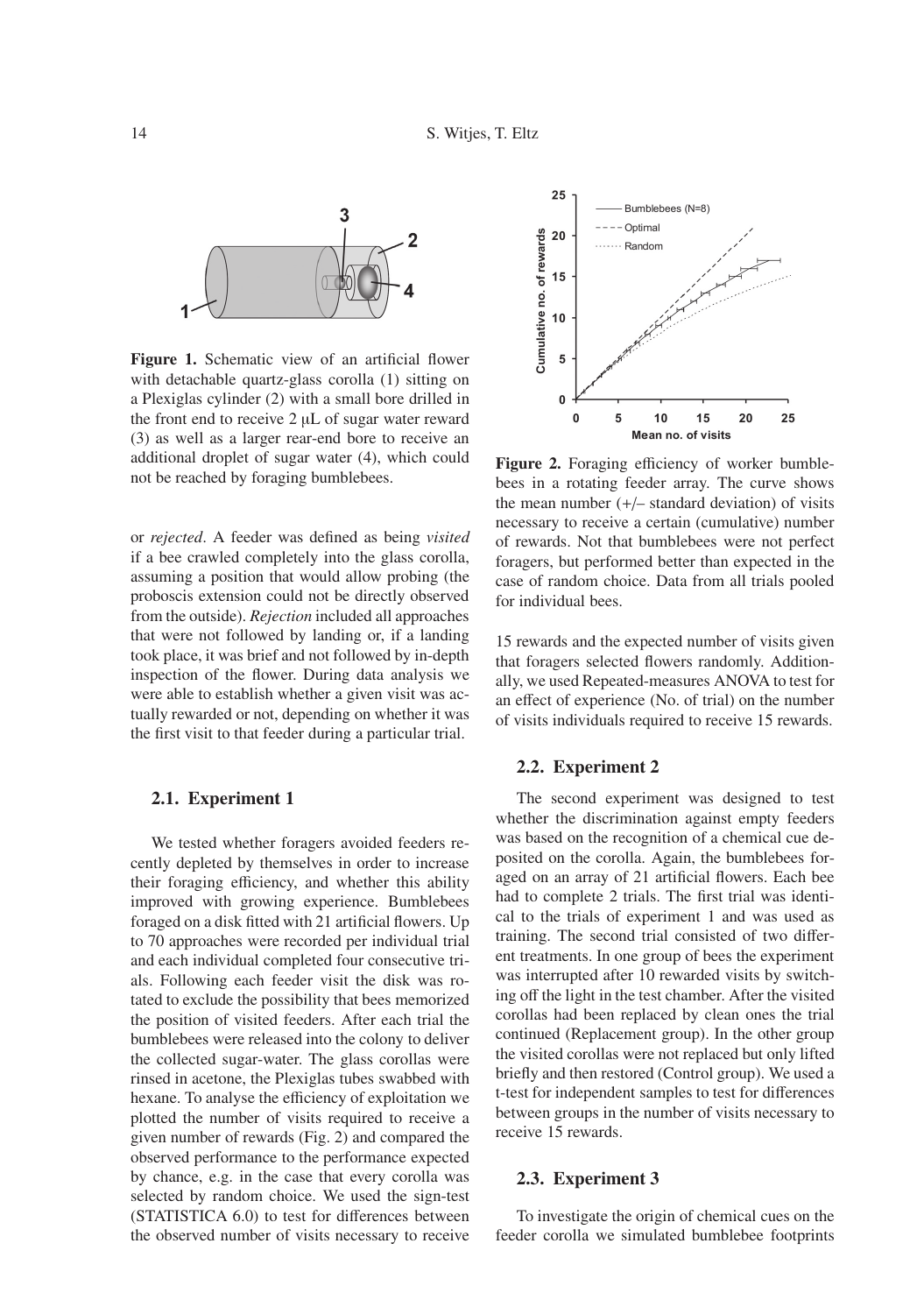by applying tarsal pentane extracts to the corolla surface. The experiment consisted of 2 trials per bumblebee, the first being identical to the first trials in experiment 1 and 2. In the second trial the bumblebees faced 20 rewarding feeders. At ten feeders 5 µL of pentane (p.a.) had been applied to each corolla using a micropipette  $(0.5-10 \mu L)$ . The other ten feeders were treated with the same amount of a tarsal extract in pentane. For production of the extract 5 worker *Bombus terrestris* were captured in a clean glass vial and freeze killed. The legs were cut at the end of the tibia and extracted in 1 mL pentane for 30 seconds. We analysed the first 10 rewarded visits and used the Sign-test to test whether individuals visited extract- and pentane-treated flowers with different frequency.

## **3. RESULTS**

In experiment 1, the tested bumblebees quickly learned to avoid previously depleted feeders and thus exploited the array more efficiently than expected by random choice. Figure 2 shows a comparison between the mean foraging performance of the tested bumblebees and the expected performance of a randomly choosing bee. The mean number of visits an individual required to receive 15 rewards was significantly lower than expected by chance when data from all trials were averaged (Sign-test:  $N = 8$ ;  $P = 0.013$ ). The same result was obtained for trials 1, 2 and 4, when those were analysed separately, but not for trial 3 in which one individual performed worse than when choosing randomly (Signtest:  $N = 8$ ;  $P = 0.08$ ). Learning of the new context (that feeders could be depleted) appeared to take place during the very first flower visit of the first trial. After having depleted the reward the bees repeatedly returned to the bore as if expecting a reward, sometimes turning around several times in the corolla (a similar behaviour was described by Schmitt and Bertsch, 1990). They rarely did this on subsequent visits or during consecutive trials, but quickly left depleted flowers. Additional experience did not further improve overall foraging efficiency; e.g., there was no effect of trial on the number of visits required by an individual to receive 15 rewards (Repeated-measures ANOVA:  $N = 8$ ;  $F_{3,21} = 0.078$ ;  $P = 0.97$ ).



**Figure 3.** Foraging efficiency of worker bumblebees in a rotating flower array. The curves show the mean number (+/– standard error) of visits necessary to receive a certain (cumulative) number of rewards. In the replacement group visited glass corollas were replaced with clean ones after the first ten successful visits. See text for statistics.

In experiment 2 the intermittent replacement of visited corollas with clean ones (Replacement group) significantly increased the number of visits necessary to receive 15 rewards compared to control bees for which the visited corollas had remained in place (Control group) (*t*-test:  $N = 45$ ;  $t = 2.94$ ; df = 40;  $P = 0.005$ ). The foraging performance of the replacement group decreased markedly after visit No. 11, shortly after the replacement of the corollas (Fig. 3).

Discrimination against chemical cues deposited on visited corollas was confirmed by the results of the third experiment. Here, the bumblebees made significantly fewer visits to the corollas treated with the tarsal extract than to corollas treated with pure pentane (Sign-Test:  $N = 10$ ;  $P < 0.01$ ). Of the first ten visits, foragers made on average 7.8 visits to flowers treated with pure pentane.

#### **4. DISCUSSION**

Our results demonstrate that foraging bumblebees deposited chemical cues on visited artificial corollas, and that these cues were recognised by the bees when approaching the same feeders on subsequent occasions. Experimental removal of the deposits by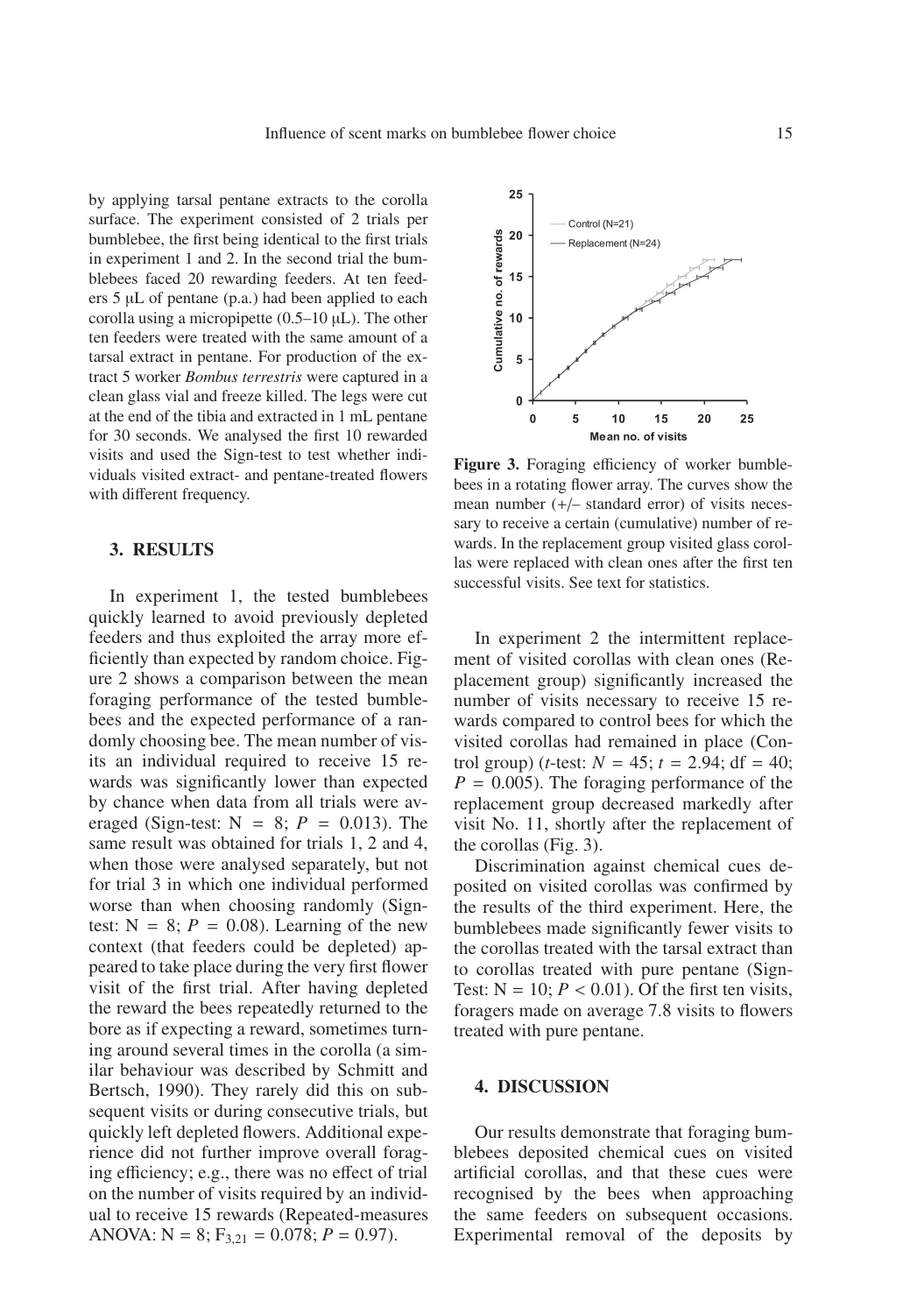corolla replacement prevented discrimination against depleted feeders and reduced overall foraging efficiency. Our findings are direct evidence for the existence of foraging scent-marks in bumblebees. They suggest that context is of prime importance for shaping individual foraging decisions. Given a reward context that imitates the natural situation (small rewards, no immediate refills) the trace of a previous visit acts as a repellent to inhibit further visits, which is in broad agreement with field studies (Goulson et al., 2000; Stout et al., 1998; Gawleta et al., 2005). The importance of context on the interpretation of scent-marks is also reflected by another recent laboratory study (Saleh et al., 2006). When trained bumblebees were presented with two types of artificial flowers that varied in the time required for handling, the rates of rejection were higher in the type that required longer and therefore offered lower net benefit. This suggests that bumblebees can gradually adjust their choice depending on the expected amount of reward within a certain reward context (Saleh et al., 2006).

Are the deposits actively released by bumblebee individuals with the intention of marking depleted flowers (e.g. for themselves), or are the substances unavoidable footprints that may provide simple cues to any forager? Our data do not allow for a distinction to be made between these alternatives. However, we argue that currently the most parsimonious interpretation is to assume that deposits represent cues rather than evolved signals, and that these cues influence behaviour differentially depending on context. Recent studies on other Hymenoptera confirm that "scent-marking" is frequently passive. For example, stingless bees (*Nannotrigona testaceicornis*) leave chemical traces on Plexiglass on which they have walked, and these substances will later attract other workers when presented in a rewarding context (a permanent feeder) (Schmidt et al., 2005). Similarly, returning yellowjacket foragers follow accumulated footprints of nest mates when these are presented in a "homing context", e.g. within the nest entrance tunnel (Jandt et al., 2005). In bumblebees "scent-marking" probably involves blends of hydrocarbons (mostly uneven-numbered alkanes and alkenes) which are present in large amounts and similar composition all over the bumblebee cuticle (Goulson et al., 2000; Schmitt et al., 1991; Eltz, 2006). On the tarsi, the primary function of these lipids may be the improvement of attachment pad adhesion to smooth surfaces (Federle et al., 2002), with the secondary spin-off of serving as olfactory cues. Both in the field (Goulson et al., 2000) and in the laboratory (this study) the application of tarsal pentane extracts rendered flowers less attractive to approaching bumblebees in comparison to controls, presumably because the extract application imitated the olfactory trace of a previous visit.

All tested bumblebees had experienced continuously rewarding flowers in their foraging life prior to the experiment (in the feeding box). In experiment 1 we had therefore expected that foragers would show an increasing discrimination against previously visited (marked) feeders from trial to trial, reflecting their increasing experience with discontinuous rewards. However, this was not observed, presumably because learning of the new reward situation took place very early in the first trial. When foragers visited their very first experimental feeder they behaved as if expecting a continuous reward and turned around repeatedly inside the corolla, frequently re-probing the empty bore. As the bees did not leave the respective flower while doing so, these attempts were not counted as repeated visits to the same feeder and, thus, did not affect the measure of foraging efficiency for the first trial. On subsequent visits or during consecutive trials foragers normally left depleted flowers without delay. That bumblebees learned to discriminate against previously visited flowers so quickly may reflect an innate aversion to bumblebee odour while foraging. Perhaps this aversion, potentially adaptive in the natural environment, was simply suppressed by encountering continuous rewards in the feeding box, and later revived during the experiment.

#### **ACKNOWLEDGEMENTS**

We thank Klaus Lunau and the members of the Sensory Ecology Group for stimulating discussions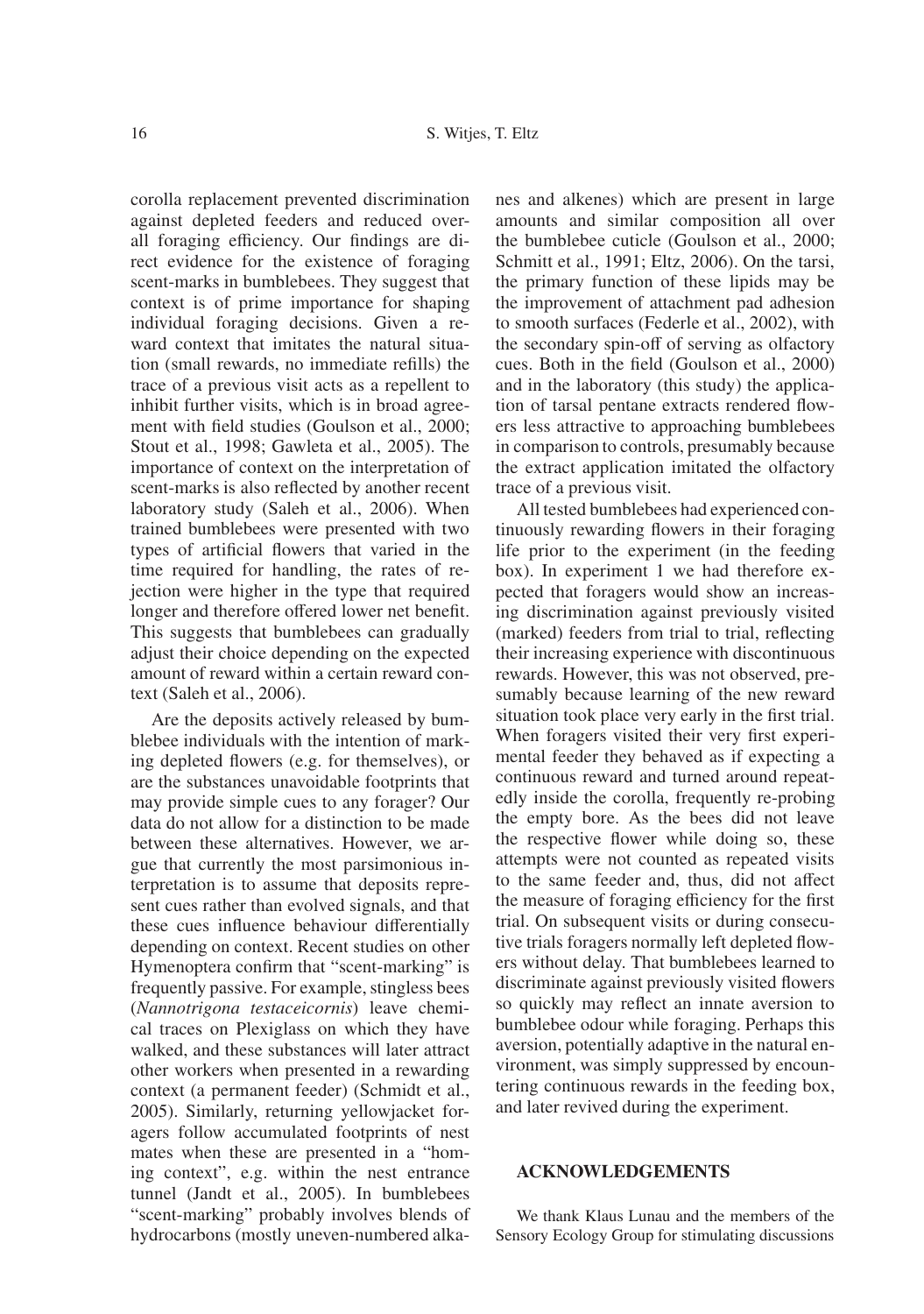and practical help. W. Seidl and the Biology workshop are acknowledged for constructing the experimental setup. Supported by the University of Düsseldorf.

**Influence des marques odorantes sur le choix de la fleur par les bourdons : expériences sur fleurs artificielles.**

*Bombus* / **discrimination** / **marque odorante** / **message chimique** / **signal** / **butinage**

**Zusammenfassung** – **Die Wirkung von Duftmarken auf die Blütenwahl von Hummeln: Ergebnisse eines Laborexperiments an künstlichen Blüten.** Hummelarbeiterinnen sammeln Nektar an Blüten einer Vielzahl von Pflanzenarten und individuen, wobei der Nektargehalt einzelner Blüten starken Schwankungen unterliegen kann, nicht zuletzt aufgrund der Aktivität von Blütenbesuchern. In früheren Untersuchungen konnte gezeigt werden, dass Hummeln während des Blütenbesuchs Duftmarken hinterlassen, an Hand derer sie in der Lage sind, zwischen belohnenden und weniger belohnenden Blüten zu unterscheiden. Allerdings existieren bis heute unterschiedliche Einschätzungen zur Wirksamkeit der Duftmarken. Während Ergebnisse von Freilanduntersuchungen darauf hindeuten, dass Duftmarken immer abweisende Wirkung auf fouragierende Hummeln haben (Goulson et al., 1998, 2000; Stout et al., 1998; Gawleta et al., 2005), wiesen die Ergebnisse von Laborexperimenten auf einen attraktiven Effekt hin (Cameron, 1981; Schmitt and Bertsch, 1990; Schmitt et al., 1991). Die hier vorliegende Untersuchung soll zur Klärung dieser Diskrepanz beitragen und postuliert, dass die Wirkung der Duftmarken vom Belohnungskontext abhängt: In der Natur regenerieren die meisten Blüten ihren Nektar sehr langsam, weshalb sie normalerweise nur geringe Mengen an Nektar enthalten und von Hummeln komplett erschöpft werden können. Hier wird die Duftmarke als Anzeiger kürzlich geleerter Blüten interpretiert und wirkt als Repellent. In Laboruntersuchungen wurden Hummeln dagegen auf kontinuierlich belohnende oder schnell regenerierende Blütenattrappen dressiert, die von einzelnen Individuen nicht erschöpft werden konnten. In diesem Fall erfolgte eine positive Konditionierung auf die Duftmarken und Attraktion. In unseren Laborexperimenten verwendeten wir deshalb zur Nachahmung der natürlichen Situation Blütenattrappen mit nur einmaliger und äußerst geringer (2 µL) Zuckerwasserbelohnung. In diesem Belohnungskontext vermieden Hummelarbeiterinnen den nochmaligen Besuch bereits zuvor aufgesuchter (geleerter) Blüten, wie dies auch im Freiland der Fall ist. Die Diskrimination erfolgte hierbei durch einen auf der Korolla zurückgelassen chemischen "Hinweis", was durch ein Korolla-Austausch-Experiment belegt werden konnte. Die Ergebnisse sprechen dafür, dass es sich bei den Duftmarken um einfache Fußabdrücke handelt, die von Hummeln in Abhängigkeit des Belohnungskontexts unterschiedlich bewertet werden können ("cues rather than signals").

**Blütendiskriminierung** / **abweisende Duftmarken** / **chemischer Reiz** / **Signal** / *Bombus*

#### **REFERENCES**

- Cameron S.A. (1981) Chemical signal in bumble bee foraging, Behav. Ecol. Sociobiol. 9, 257–260.
- Eltz T. (2006) Tracing pollinator footprints on natural flowers, J. Chem. Ecol. 32, 907–915.
- Federle W., Riehle M., Curtis A.S.G., Full R.J. (2002) An integrative study of insect adhesion: Mechanics and wet adhesion of pretarsal pads in ants, Integrative Comp. Biol. 42, 1100–1106.
- Gawleta N., Zimmermann Y., Eltz T. (2005) Repellent foraging scent recognition across bee families, Apidologie 36, 325–330.
- Gilbert F., Azmeh S., Barnard C., Behnke J., Collins S. A., Hurst J., Shuker D. (2001) Individually recognizable scent marks on flowers made by a solitary bee, Anim. Behav. 61, 217–229.
- Giurfa M. (1993) The repellent scent mark of the honeybee *Apis melifera ligustica* and its role as a communication cue during foraging, Insectes Soc. 40, 59–67.
- Giurfa M., Nuñez J.A. (1992) Honeybees mark with scent and reject recently visited flowers, Oecologia 89, 113–117.
- Goulson D., Hawson S.A., Stout J.C. (1998) Foraging bumblebees avoid flowers already visited by conspecifics or by other bumblebee species, Anim. Behav. 55, 199–206.
- Goulson D., Stout J.C., Langley J., Hughes W.O.H. (2000) Identity and function of scent marks deposited by foraging bumblebees, J. Chem. Ecol. 26, 2897–2911.
- Goulson D., Chapman J.W., Hughes W.O.H. (2001) Discrimination of unrewarding flowers by bees; Direct detection of rewards and use of repellent scent marks, J. Insect Behav. 14, 669–678.
- Heinrich B. (1979a) *Bumblebee economics*, Harvard University Press, Cambridge.
- Heinrich B. (1979b) Resource heterogeneity and patterns of movement in foraging bumblebees, Oecologia 40, 235–245.
- Hrncir M., Jarau S., Zucchi R., Barth F.G. (2004) On the origin and properties of scent marks deposited at the food source by a stingless bee, *Melipona seminigra*, Apidologie 35, 3–13.
- Jandt J.M., Curry C., Hemauer S., Jeanne R.L. (2005) The accumulation of a chemical cue: nest-entrance